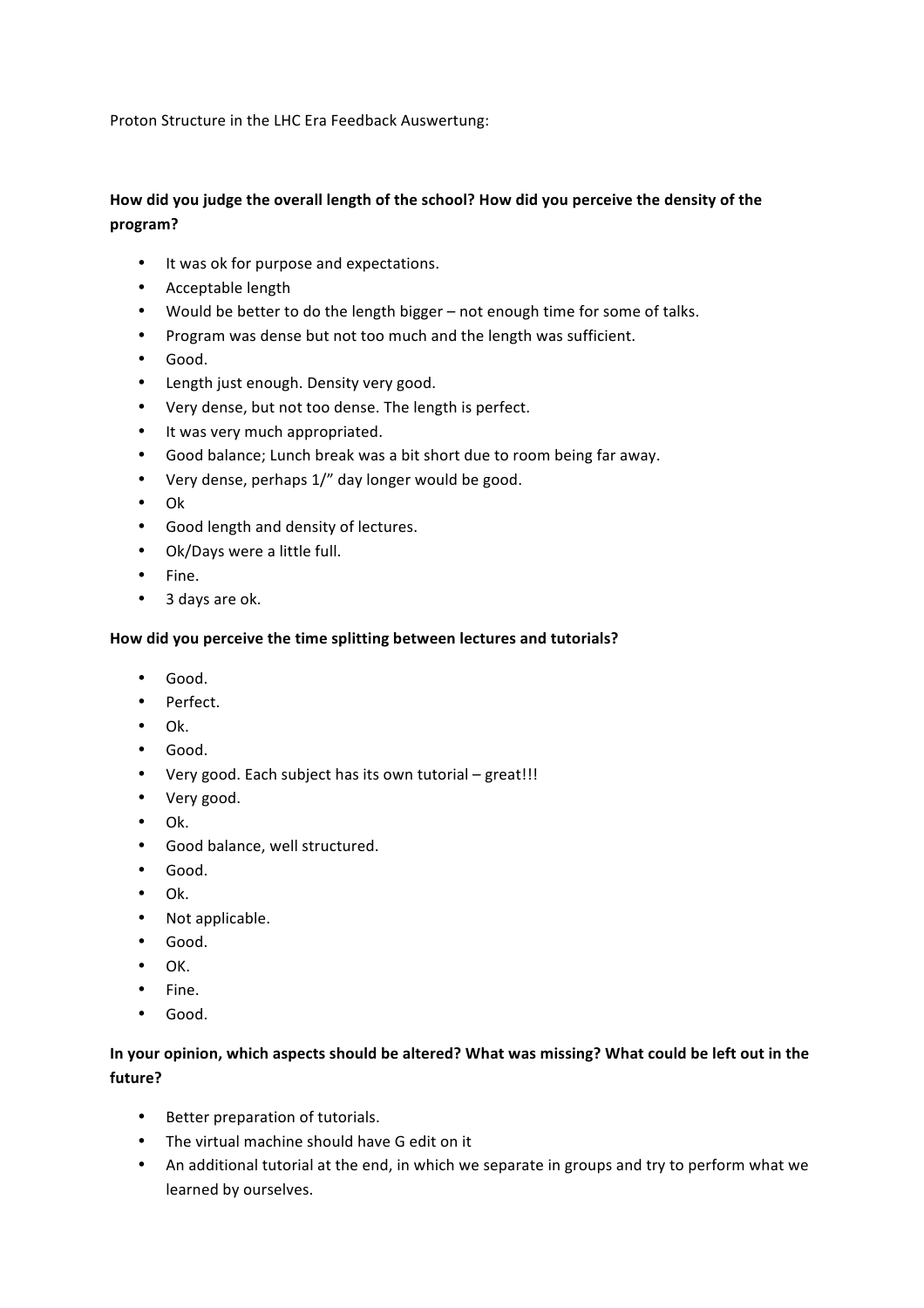- Home work could be added.
- The theory lectures can be a bit more explanatory.
- Nothing was missing.
- More advanced tutorials (setting up own applgrids).
- More gentle theory introduction.

#### Any more general comments to this school?

- It was great! Thanks.
- Overall the school was good.
- Maybe a social event would have been nice.
- Very good.
- No.
- Start Monday at 13:00. Fewer programs on single day.

# Please suggest topics for further schools or workshops:

- Statistical analysis of tendencies; Data analysis
- Some dedicated school for theory of Jets???
- Detector and hardware performance.

#### Kommentare:

School in general:

- Tutorials were a bit hard because I can't manage with EMACS.
- The school was overall good and I learned MERAFITTER well.

# QCD Factorisation (S. Alekhin):

- Second half, flavor schemes, was too fast; the first half was very good.
- Second half was too detailed.
- A bit tough, but I guess that's unavoidable.
- Overall ok.

PDF determinations and their ingredients (A. Cooper-Sarkar):

• Very nice and useful!

Comparing data and theory at the LHC (J. Katzy):

• Too little details, esp. parton shower theory.

QCD evolution with QCDNUM (M. Botje):

- Very technical.
- Very quick and difficult to follow code structure.
- Example plats would have been nice.
- Clear presentation!

PDF reweighting (A. Guffanti):